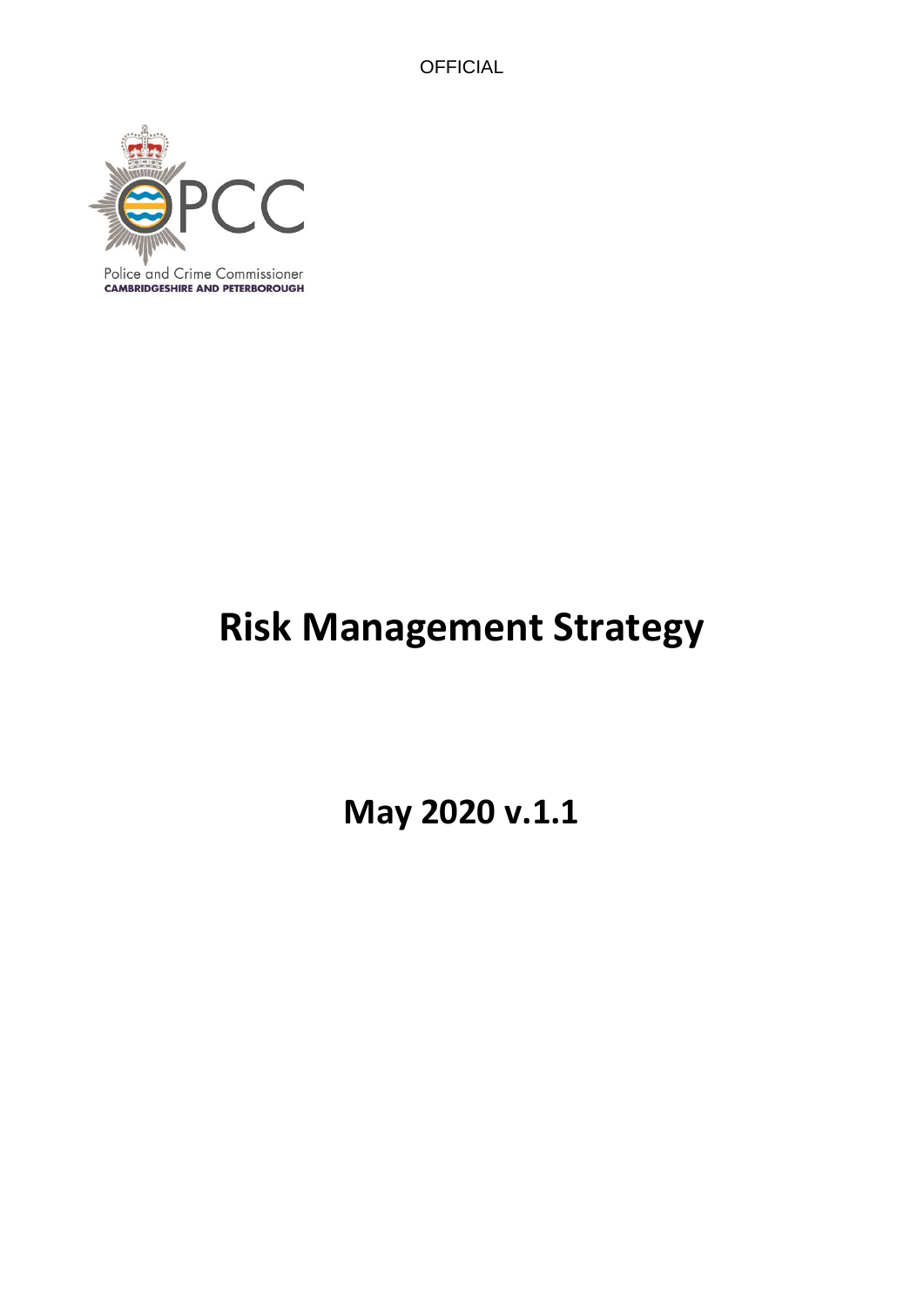# **Cambridgeshire Police and Crime Commissioner: Risk Management Strategy**

### **Contents**

- 1. Introduction to Risk Management
- 2. Scope and Purpose
- 3. The Objectives of Risk Management
- 4. The Relationship to Corporate Governance
- 5. Principles for successful Risk Management
- 6. Risk Appetite Statement
- 7. Roles and Responsibilities
- 8. Force Risk Management
- 9. Partnership and Collaboration Risk
- 10. Risk Management Training
- 11. Monitoring and Review
- 12. Legislative and Risk Considerations

#### **Annexes**

A. Guidance on completing the Cambridgeshire Police and Crime Commissioner Strategic Risk Register: Identification, Assessment and Recording of Risk

#### **Document History**

| Item | Date     | <b>Modifications</b>                       |
|------|----------|--------------------------------------------|
|      | 18.9.13  | Presented to Joint Audit Committee 18.9.13 |
|      | Feb 2019 | Reviewed and updated Section 7.5.          |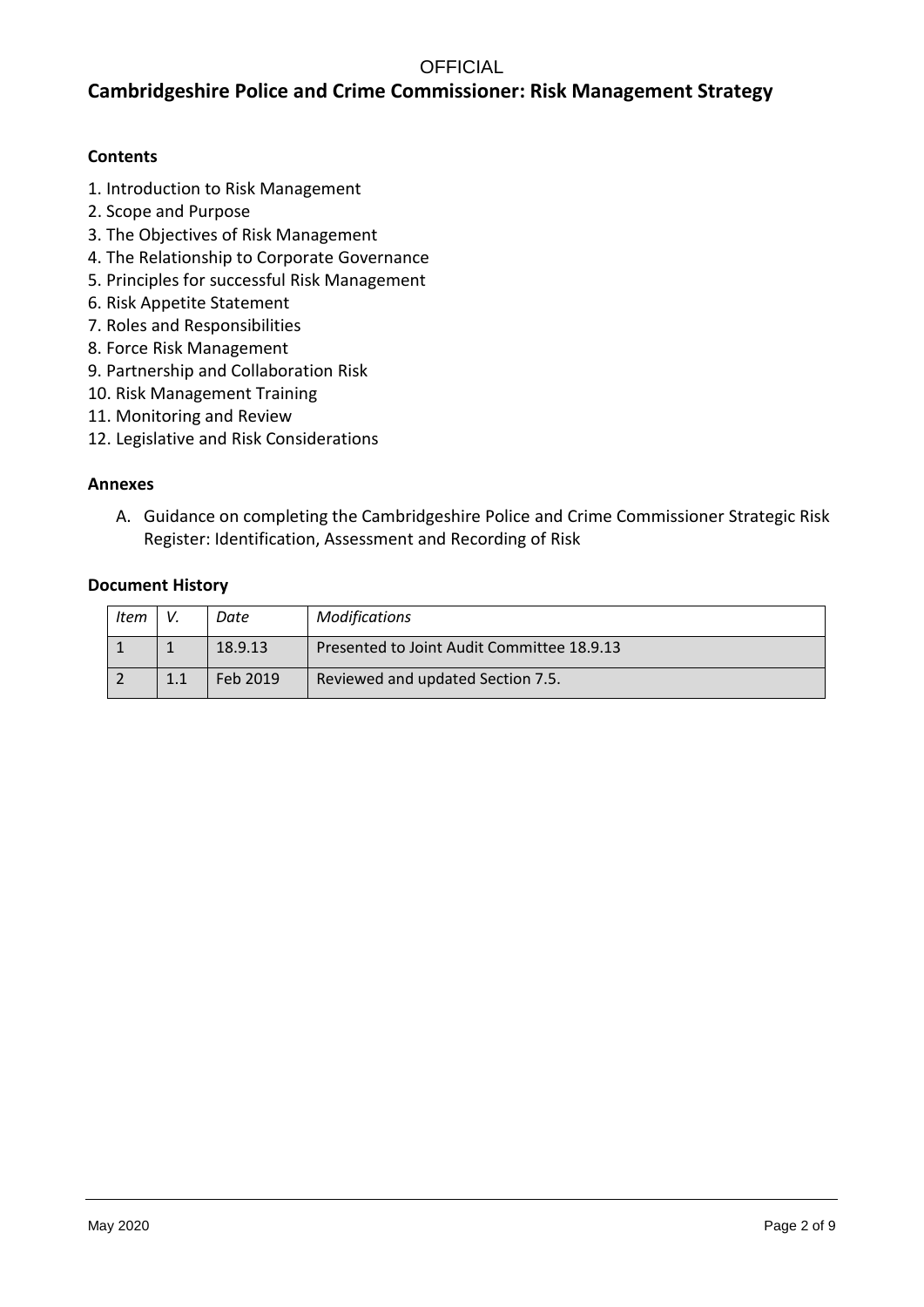# **1 Introduction to risk management**

- 1.1 The working definition of a *risk* is an uncertainty i.e. the chance of something happening - an event, a change in circumstances or a consequence - which can have an impact on the organisation's objectives and priorities (ISO Guide 73). These may be positive, negative or a deviation from the expected. This definition links risks to objectives, so this definition can most readily be applied when the objectives of the organisation are comprehensive and fully stated. Even then the objectives need to be challenged and the underlying assumptions tested as part of the risk management process.
- 1.2 Risks are inherent in every activity and decision in which the organisation is involved, and in order to achieve its objectives it is necessary for these to be managed. Risk management is the process of identifying risks or opportunities (where there is a chance of a positive outcome), evaluating their potential consequences, considering the current controls in place, placing the level of assurance on the control and determining and implementing the most effective way of monitoring and mitigating risks.
- 1.3 Risk management is an important strategic tool. It protects the organisation and adds value leading to benefits which include: improved decision-making and better use of resources; optimum quality and efficiency of service delivery, and the upholding and enhancement of organisational reputation.
- 1.4 Risk management is also one of the pillars of corporate governance. To be effective, it must be clearly aligned to the organisation's strategic objectives, ensuring that there is a strong focus at the top of the organisation on those most significant risks that would prevent the achievement of its vision and strategic objectives; or would impact on its partners. It must, therefore, be embedded into the culture of the organisation as a shared responsibility and be central to the Commissioners work.

# **2 Scope and purpose**

- 2.1 The Commissioner's duties for risk management are twofold: first, there is a responsibility for ensuring that the Constabulary has adequate arrangements for risk management in place. Secondly, as a corporation sole it has a responsibility for putting in place arrangements to manage the risks it faces, separate from those of the Constabulary.
- 2.2 This document sets out the Risk Management Strategy of Cambridgeshire's Police and Crime Commissioner. It describes the aims and objectives of the strategy and how these duties will be met.

## **3 The objectives of risk management**

- 3.1 The aim of this strategy is to ensure that risk management is embedded into the governance structure and that it effectively underpins and enables the business in accordance with the objectives set out below:
	- To increase the likelihood of achieving the Commissioner's strategic objectives; including facilitating an effective transition of risk management responsibilities during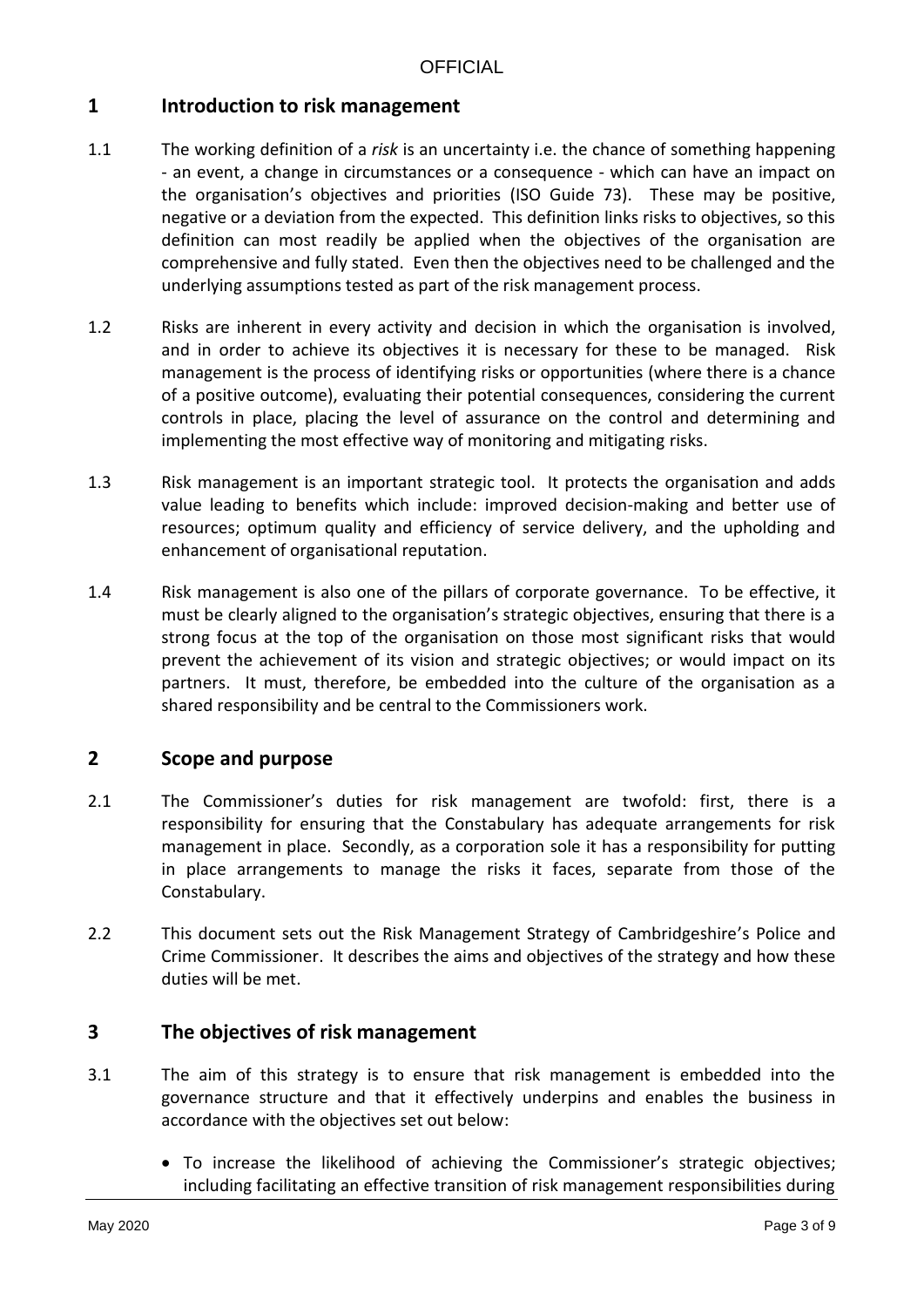the development of two corporations sole.

- To prevent or reduce the potential consequences of events which could have been reasonably foreseen;
- To prevent or reduce events or actions that could damage the reputation of, and public confidence in, policing, community safety and crime reduction in Cambridgeshire;
- To improve decision-making and planning and assist in the allocation of resources;
- To integrate risk management into the culture and processes;
- To raise awareness of risk management among members and staff, making it an integral part of their thinking and actions, and
- To satisfy the requirements of corporate governance for the Annual Governance Statement, and external auditors in relation to the effectiveness and adequacy of risk management.

# **4. Relationship to corporate governance**

- 4.1 Risk management is central to good corporate governance. Cambridgeshire's Police and Crime Commissioner's commitment to risk management is a key part of its Code of Corporate Governance. An Annual Governance Statement is produced to review the effectiveness of the governance framework.
- 4.2 CIPFA guidance states that: 'good governance requires that risk management be embedded into the culture of the organisation'. This relies on the development, maintenance and use of realistic and robust risk registers. The risk register is also one of the primary assurance mechanisms used to produce and sign off the Annual Governance Statement and the Annual Statement of Accounts. The commitment to developing and maintaining the risk register is based on the principle that all Joint Audit Committee members should be able to review strategic risks (and their management) as part of the proper exercise of their functions.

## **5. Principles of successful risk management**

- 5.1 This strategy will be supported by the following helpful principles:
	- The avoidance of creating or perpetuating an unduly risk-averse culture by taking an approach which considers the risks of not undertaking activities and not exploiting opportunities.
	- Consideration of risk should both help to secure existing objectives and not stifle innovation when taking decisions on new and innovative projects.
	- Mitigation measures should be effective, appropriate, proportional, affordable and flexible e.g. controls are not to be set up where the cost and effort is disproportionate to the expected benefits, and these should be implemented with minimum bureaucracy.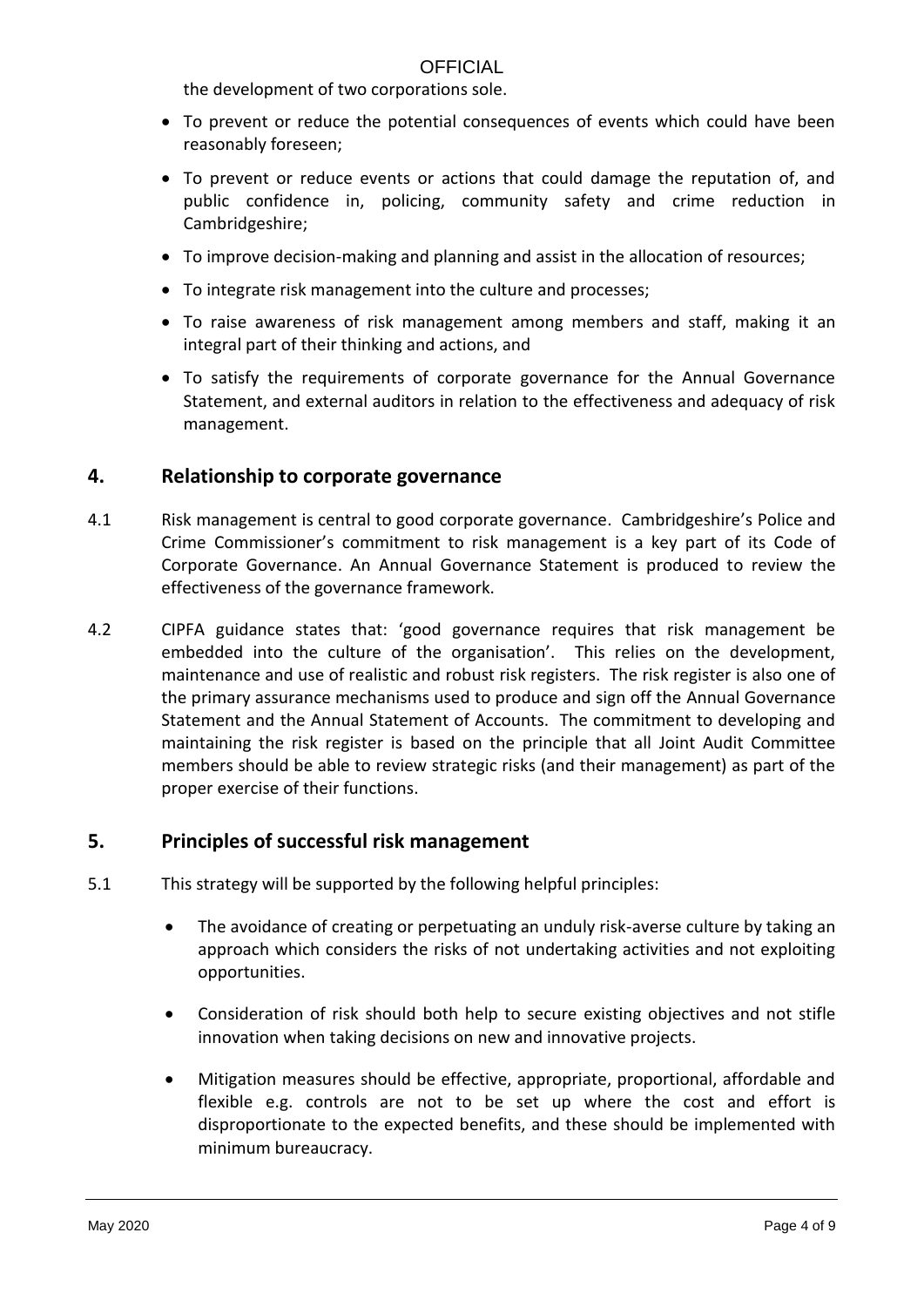- Risk should be anticipated and decisions over the extent to which these should be managed is to be considered within a mature and evidence-based assessment framework, including taking account of possible impact and public reaction.
- Risk management should be embedded into the governance structure and effectively underpin and enable the business, making it an integral part of the thinking and actions of staff.

# **6. Risk appetite statement**

- 6.1 This strategy recognises that the levels of risk that it may be prepared to take are dependent on a number of factors including the nature of the risk concerned; its capacity to control a particular risk, its prior exposure to risk and the amount of risk it is currently controlling. The Commissioner will consider the above factors in their decision making processes to ensure that there is balance to the risks taken.
- 6.2 It has determined a scoring mechanism for the risks contained within its risk register by which the levels of control and intervention are prescribed and commensurate with the level of risk i.e. it will concentrate mitigation actions on higher risks.
- 6.3 Risk Appetite gives priority to mitigate all High and Critical risks to a lower level as soon as practicable. There are some activities of the Commissioner where a higher risk might be acceptable, for example to support innovation. However, a low risk appetite exists where matters of public confidence are concerned.

# **7. Roles and responsibilities**

- 7.1 This section provides an outline of the organisational and individual responsibilities for risk management within the OPCC. The simplified reporting architecture and key responsibilities are summarised below.
- 7.2 **The Cambridgeshire Police and Crime Commissioner** as 'corporation sole' must maintain a sound system of internal control including a system for the management of risk. The Business Co-ordination Board (BCB) will receive at least a yearly update on risk from the Joint Audit Committee.
- 7.3 **The Commissioner/Chief Constable's Joint Audit Committee (JAC)** is responsible for monitoring the effective development and operation of risk management and making recommendations as appropriate through:
	- (1) approving, overseeing and monitoring the Commissioner's risk management strategy which includes the arrangements for identification, assessment and effective management of risk;
	- (2) monitoring and updating the strategic risk register. This includes reviewing and updating the organisations risk tolerance/ appetite to avoid inappropriate risk mitigation actions being taken. The JAC will receive the Risk Register for regular review and amending as necessary;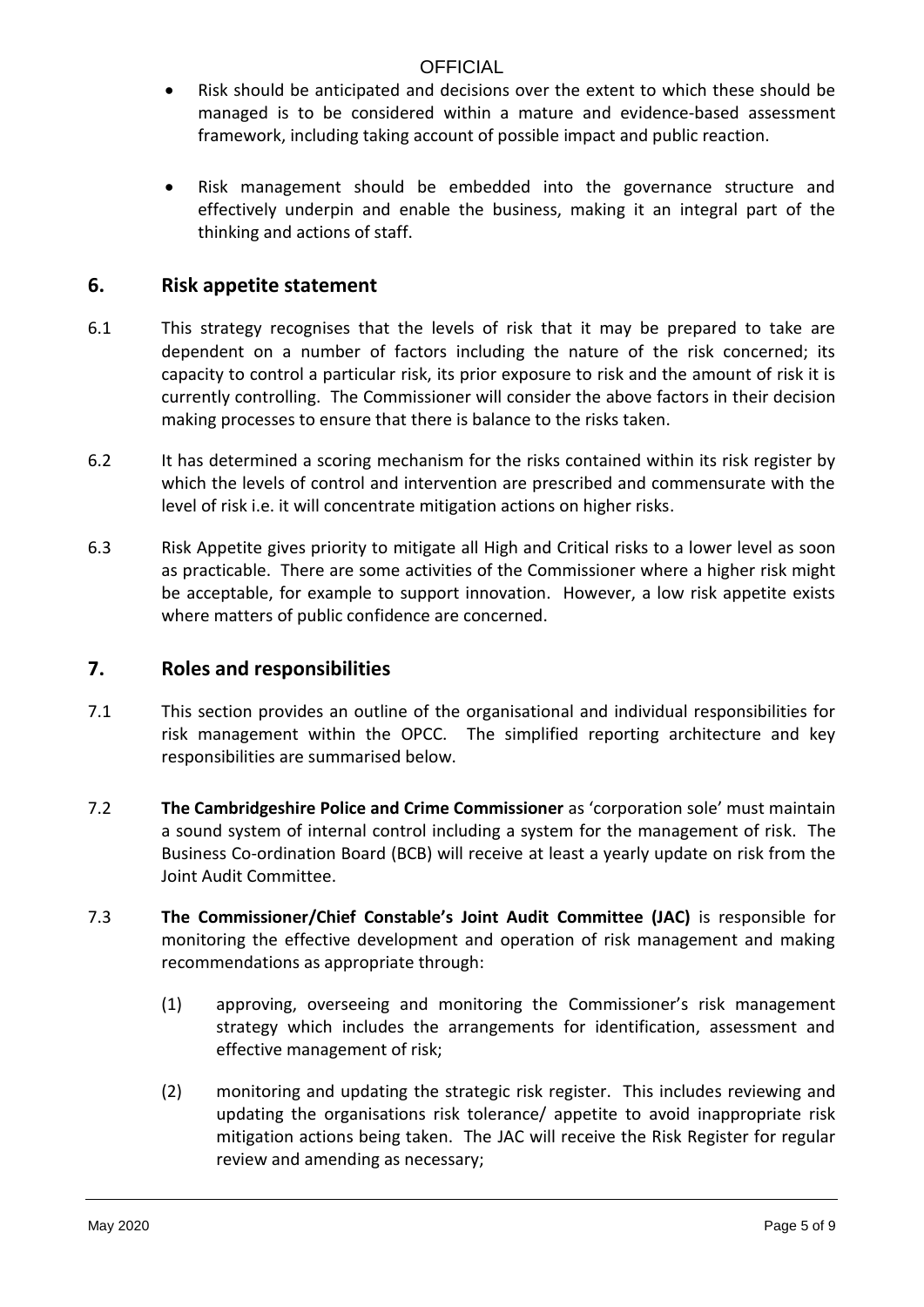- (3) reviewing the Force's approach to risk management and monitoring the Force's operational risk register (see Section 8 below), and
- (4) considering the Commissioner's system of internal control with appropriate reporting to the BCB.

#### 7.4 **Groups within the governance framework,** will:

- (1) be responsible for the overall ownership and accountability of particular risks;
- (2) embed risk management into their work on an ongoing and continuous basis;
- (3) ensure, where appropriate, that an assessment of risks, options and costs informs decision-making;
- (4) where appropriate, review and update risk registers in the relevant areas providing sufficient detail to assist with the process. When considering relevant risks, they may identify changes in the nature of the risks they own, the level of risk or the effectiveness of the risk control measures. They may seek to increase the level of assurance of controls e.g. by calling for Reports or escalating matters;
- (5) ensure that relevant items are taken forward through agenda planning and considered as part of the wider work programme, and
- (6) ensure that actions to mitigate the risks are planned, resourced, monitored and documented.
- (7) review assurance level of controls. Assurance levels are important to give reassurance and ensure that controls are operating effectively. The levels can be confirmed by such areas as internal/external/HMICFRS inspection reports, meeting reviews, performance indicators etc. The level of controls assurance can be assessed and would be directly relevant to the outcome of the activity e.g. an audit with a significant number of recommendations may offer only limited assurance while an audit classified as 'green' would offer 'substantial' assurance.
- 7.5 **Senior Officers of the OPCC** the Chief Executive, and the CFO will be responsible for:
	- (1) overseeing the implementation of the Risk Management Strategy;
	- (2) ensuring that all key reports and policy decisions give due consideration to risk and how this will be managed;
	- (3) driving the identification of new and emerging risk and ensuring their inclusion in the Risk Register, linking with the Constabulary, and
	- (4) ensuring that the appropriate advice and training on Risk Management is available for staff.

**The Strategic Accountant** will lead the work on Risk Management policy within the OPCC; manage the risk framework and act as the principal link to the Force on matters of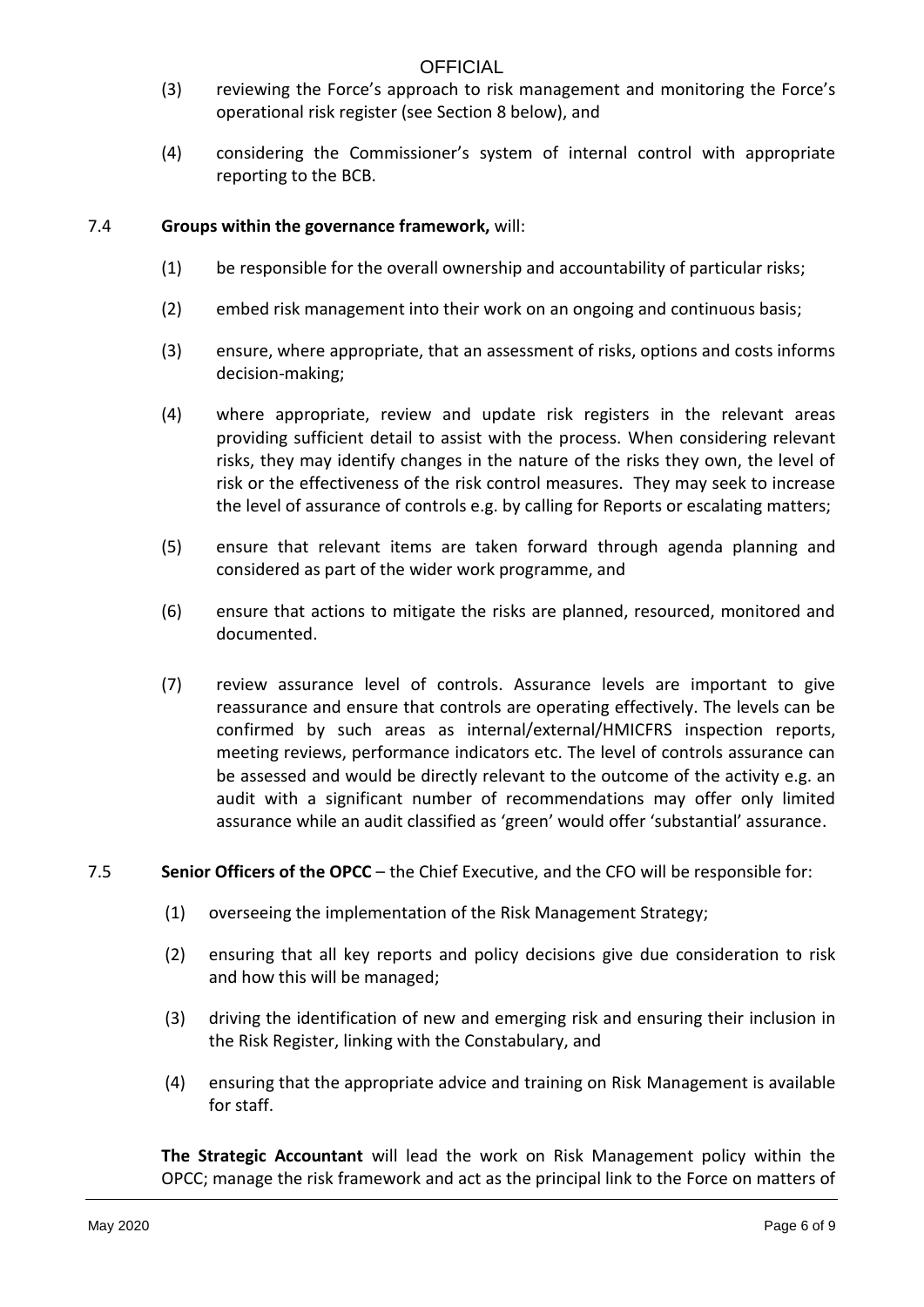risk; maintain the Strategic Risk Register and ensure the existence of clear audit trails to demonstrate openness and accountability, and report to the JAC on Risk Management activity.

**The Commissioner's CFO** will, additionally, be responsible for supporting the Chair of JAC to fulfil the duties and responsibilities above, including annual reporting in line with governance arrangements, and linking risk into the Internal Audit processes.

- 7.6 **All staff** are responsible for gaining an understanding of risk and the benefits of its management and participating in risk management activities.
- 7.7 **Internal Audit** will be asked to review the scope and content of the Risk Registers; reviewing the adequacy of the procedures to assess, review and respond to risk; reviewing the effectiveness of internal controls and making recommendations as appropriate on risks management.

## **8 Force risk management**

- 8.1 The JAC has responsibility to oversee the Force's management of risk, to ensure that the Force has adequate risk management arrangements in place including arrangements to ensure that the PCC and Force risk management strategies are aligned.
- 8.2 **The JAC, led by its Chair,** will consider the Force's approach to risk on a 6-monthly basis.

#### **9 Partnership and collaboration risk**

- 9.1 Risk management is important not only for individual organisations but for partnership working and collaboration too. This Strategy recognises that working with others brings risks as well as opportunities, and that governance can be problematic. These risks and opportunities are reflected in the risk register where appropriate.
- 9.2 The management of risk is an essential aspect of such arrangements. The Collaboration programme has formal agreement processes and separate governance arrangements in place.
- 9.3 Of ultimate concern is the ability to demonstrate improved outcomes through effective risk management. This Strategy recognises the need to seek to influence others in applying and embedding risk management principles where necessary.

#### **10 Risk management training**

10.1 Training and awareness is vital to enable staff to take responsibility for managing risk within their working remit.

#### **11 Monitoring and review**

11.1 This Strategy and the Commissioner's arrangements for risk management will be reviewed by the Joint Audit Committee during the course and preparation of any Annual Governance Statements. The strategy will be reviewed to ensure continuing compliance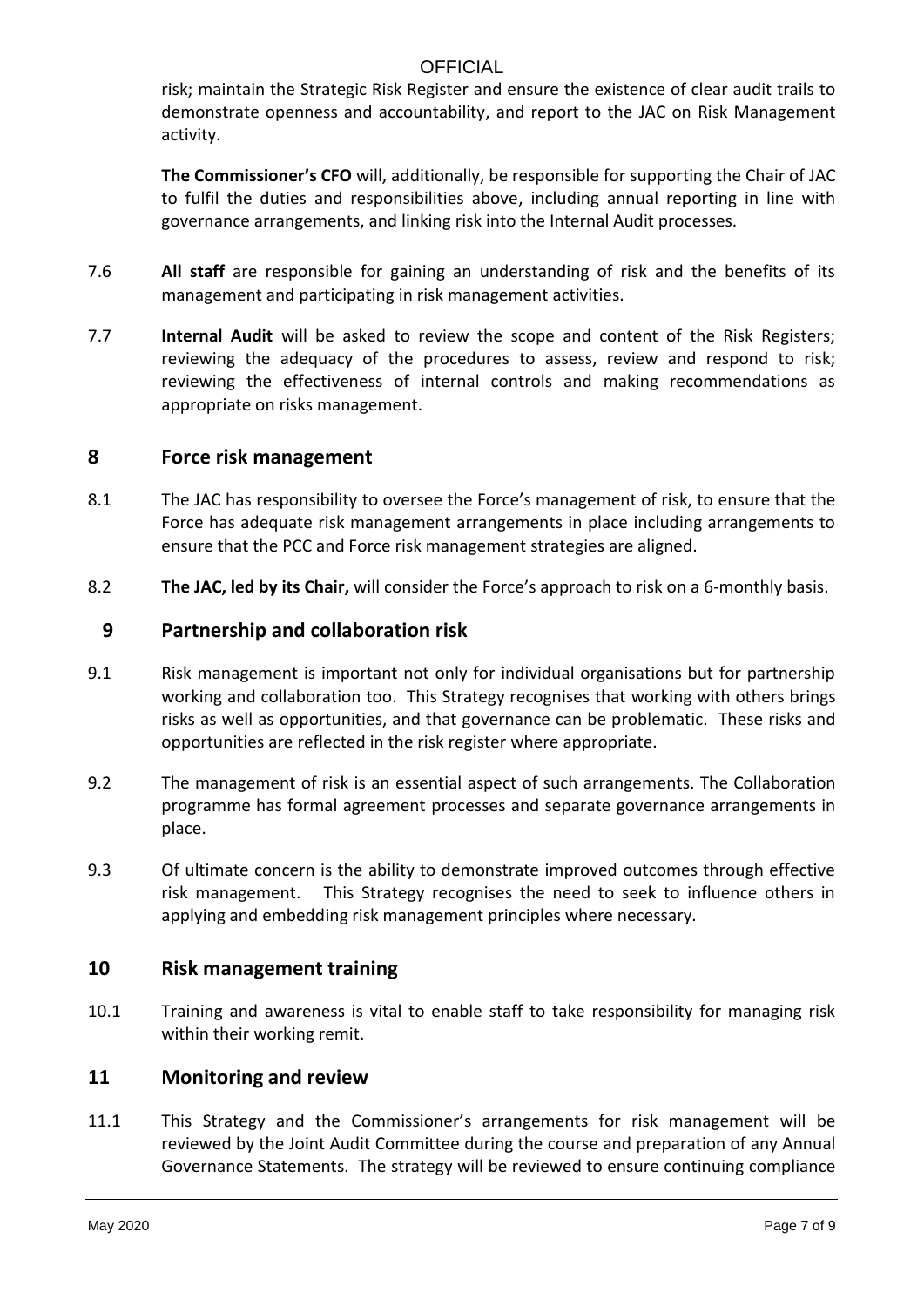with legislative and best practice principles on an annual basis.

# **12 Legislative and risk considerations**

12.1 The drafting of this Strategy and its associated policies has considered the Equality Act 2010, the Human Rights Act 2000 and Health & Safety legislation and guidance.

> Relevant risks have been incorporated appropriately into the Strategic Risk Register and broader risk management framework in accordance with its responsibilities, duties and values in these areas.

12.2 This Strategy document is suitable for publication under the Freedom of Information Act 2000.